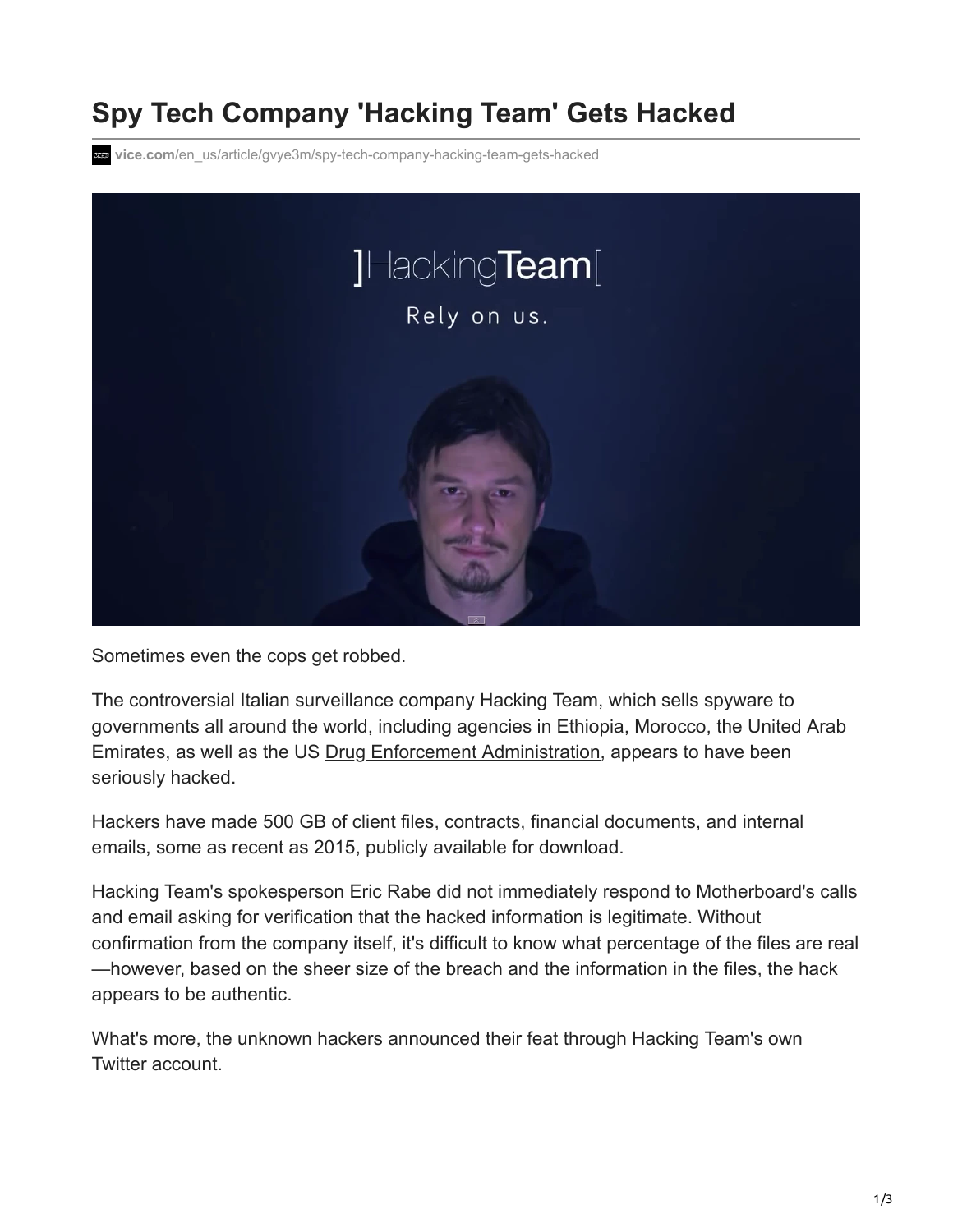

The hackers composed the tweets as if they were written by Hacking Team. "Since we have [nothing to hide, we're publishing all our e-mails, files, and source code," the hackers wrote in](https://twitter.com/hackingteam/status/617852091390935040) a tweet, which included the link to around 500 Gb of files.

The hackers also started tweeting a few samples of internal emails from the company. One of the screenshots shows an email dated 2014 from Hacking Team's founder and CEO David Vincenzetti to another employee. In the email, titled "Yet another Citizen Lab attack," Vincenzetti links to a report from the online digital rights research center Citizen Lab, at the University of Toronto's Munk School of Global Affairs, which has exposed [numerous](http://www.slate.com/blogs/future_tense/2012/08/20/moroccan_website_mamfakinch_targeted_by_government_grade_spyware_from_hacking_team_.html) [cases](http://motherboard.vice.com/read/ethiopia-allegedly-used-spyware-against-us-based-journalists-again) of abuse from Hacking Team's clients.

Hacking Team has never revealed a list of its clients, and [has always and repeatedly denied](http://t.co/qEW59NdYuy) selling to sketchy governments, arguing that it has an internal procedure to address human rights concerns about prospective customers.

The email about Citizen Lab is filed in a folder called "Anti HT activists." Claudio Guarnieri, a security researcher who has investigated Hacking Team along with others at the Citizen Lab, was quick to point this out.

Interesting, we fall under the

Claudi[oJuly 6, 2015](https://twitter.com/botherder/statuses/617871283972390912)

 $\left\langle \cdot,\cdot\right\rangle$ 

43.

 $\star$ 

 $0.000$ 

It's unclear exactly how much the hackers got their hands on, but judging from the size of the files, it's certainly a large collection of internal files. A source who asked to speak anonymously due to the sensitivity of the issue, told me that based on the file names and folders in the leak, the hackers who hit Hacking Team "got everything."

A few hours after the initial hack, a [list](http://pastebin.com/MP8zpQ26) of alleged Hacking Team customers was posted on Pastebin. The list includes past and current customers. Among the most notable, there are a few that were previously unknown, such as the FBI, Chile, Australia, Spain, and Iraq, among